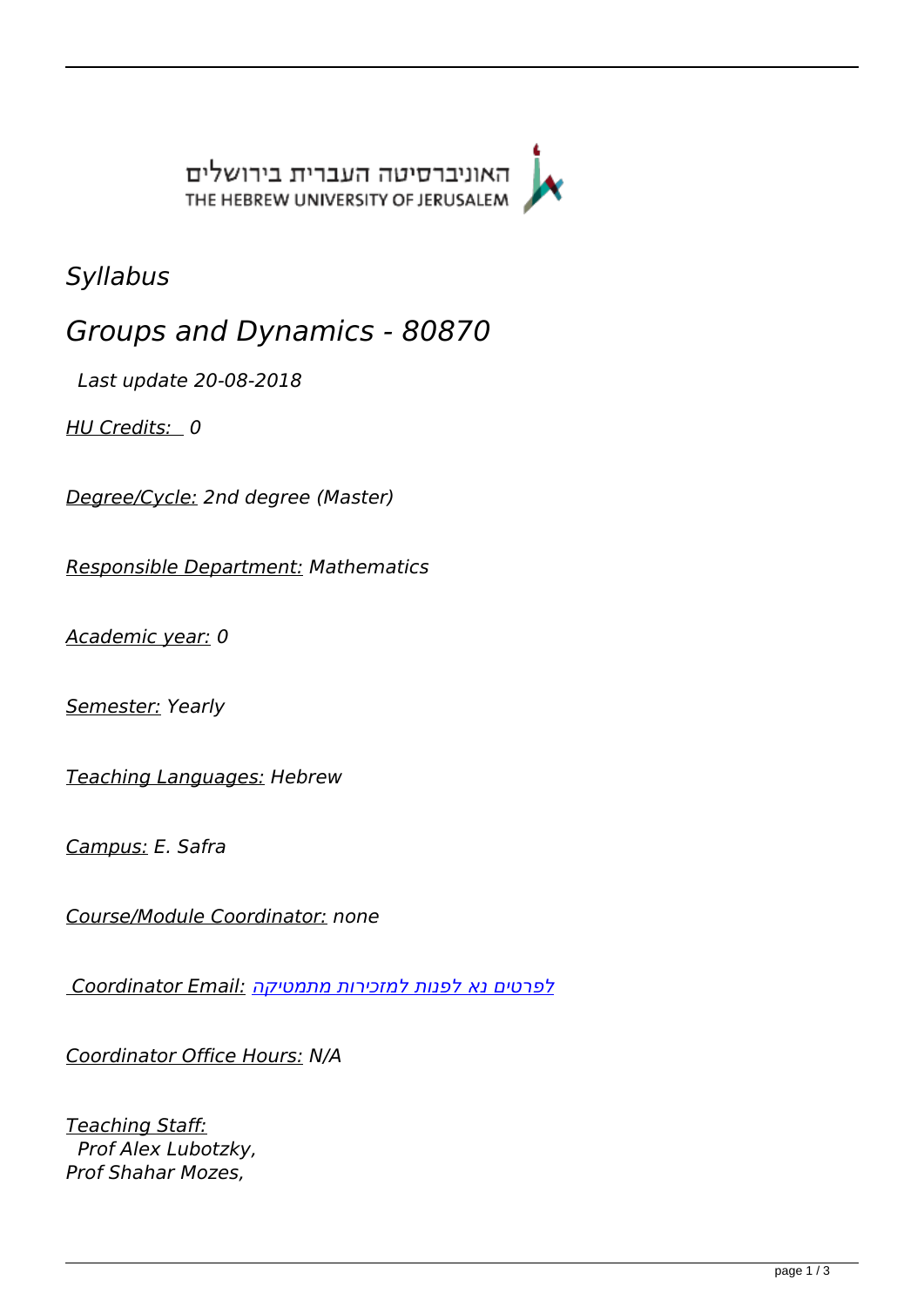*Prof Zlil Sela, Prof Michael Hochman, Prof Elon Lindenstrauss, Prof Ori Parzan* 

*Course/Module description: Research Seminar; a series of lectures in current research topics.* 

*Course/Module aims: Same as in learning outcomes.* 

*Learning outcomes - On successful completion of this module, students should be able to:*

 *Introduction to various topics in current research.* 

*Being able to apply various mathematical concepts in the context of Groups and Dynamics.* 

*Preparation for independent research in the field.* 

*Acquiring the ability to read advanced mathematical texts in the aforementioned topic.* 

*Attendance requirements(%): 100* 

*Teaching arrangement and method of instruction: Lectures* 

*Course/Module Content: Research seminar - topics vary.* 

*Required Reading: TBA* 

 *Additional Reading Material: none*